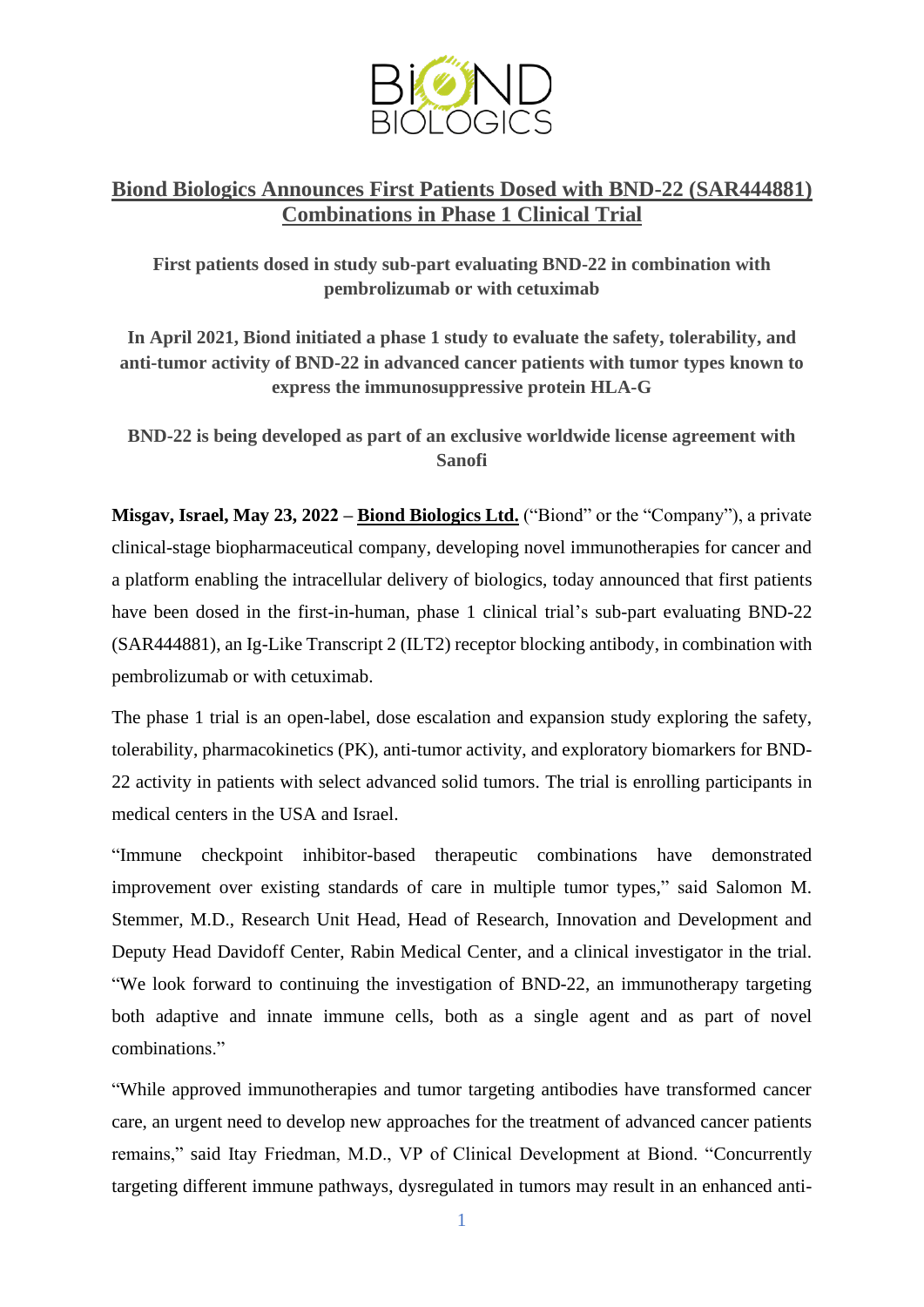

tumor effect. We are excited to initiate the next part of BND-22' phase 1 trial exploring the inhibition of ILT2 in combination with potentially complementing therapeutics."

In January 2021, Biond announced an exclusive worldwide license agreement with Sanofi, for the development and commercialization of BND-22. Under the terms of the agreement, Biond will lead the first-in-human, phase 1 study of BND-22, evaluating its safety and tolerability as a single agent and in combination with approved cancer therapeutics as well as exploring the association between BND-22 anti-tumor activity and select tumor and blood-based biomarkers; Sanofi will assume clinical development and commercialization responsibilities thereafter.

## **About BND-22 (SAR444881)**

BND-22 is a humanized IgG4, antagonist antibody targeting the ILT2 receptor in development for the treatment of solid tumors. ILT2, a member of the ILT family of immuno-modulating receptors, is an inhibitory receptor expressed on both innate and adaptive immune cells that binds major histocompatibility complex (MHC) class I molecules including HLA-G, an immunosuppressive protein expressed by multiple tumor types. BND-22 has been shown in preclinical studies to have a broad anti-tumor effect by targeting ILT2-mediated "do not eat me" signals in macrophages and by activating NK and CD8+ lymphocytes. The program is supported by a comprehensive biomarker strategy designed to guide patient enrollment in advanced clinical trials. BND-22-001 is the first-in-human clinical trial of BND-22. It is a Phase 1/2 multicenter, open label, dose escalation and expansion study enrolling advanced cancer patients with solid tumor types known to express HLA-G. For more information about the trial, including participating medical centers, please visit<https://clinicaltrials.gov/> (Trial Identifier: NCT04717375).

## **About Biond Biologics**

Biond Biologics is a drug discovery and development company focused on developing innovative therapies for novel oncology targets by uncovering immunoregulatory pathways and by enabling the intracellular delivery of biologics. Biond aims to translate high quality science and out-of-the-box, disruptive thinking into transformational drugs for diseases with high unmet needs. The company's vision is to deliver innovative medicines to patients while fostering synergistic long-term collaborations with leading biopharmaceutical companies. Biond's leading development programs include BND-22, a multi-cell checkpoint inhibitor